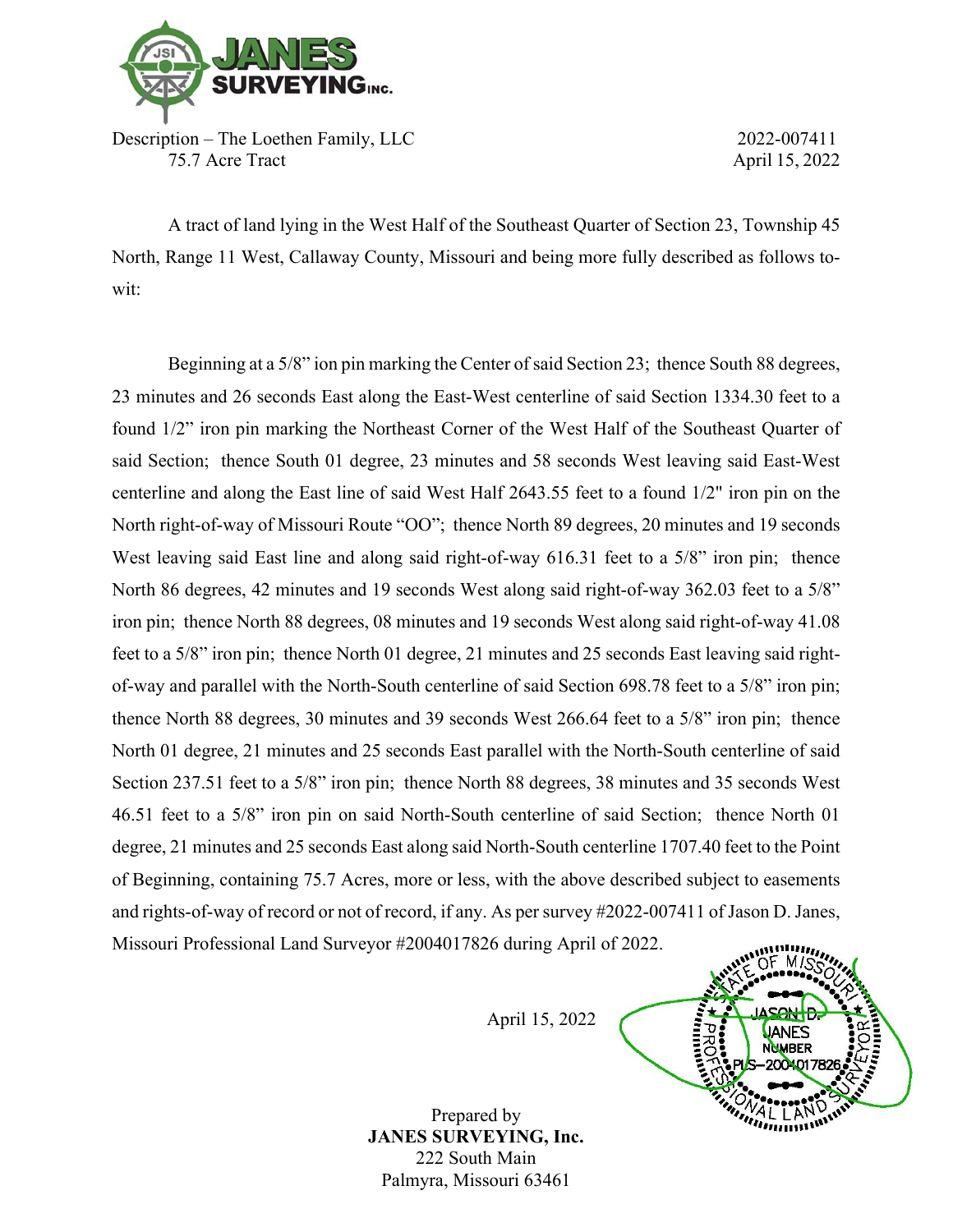

Description – The Loethen Family, LLC 2022-007411 83.2 Acre Tract – Page 1 of 2 April 15, 2022

 A tract of land lying in Section 23, Township 45 North, Range 11 West, Callaway County, Missouri and being more fully described as follows to-wit:

Beginning at a 5/8" ion pin marking the Center of said Section 23; thence South 01 degree, 21 minutes and 25 seconds West along the North-South centerline of said Section 1707.40 feet to a 5/8" iron pin; thence South 88 degrees, 38 minutes and 35 seconds East leaving said North-South centerline 46.51 feet to a 5/8" iron pin; thence South 01 degree, 21 minutes and 25 seconds East parallel with said North-South centerline 237.51 feet to a 5/8" iron pin; thence South 88 degrees, 30 minutes and 39 seconds East 266.64 feet to a 5/8" iron pin; thence South 01 degree, 21 minutes and 25 seconds West parallel with the North-South centerline of said Section 698.78 feet to a 5/8" iron pin on the North right-of-way of Missouri Route "OO"; thence North 88 degrees, 08 minutes and 19 seconds West along said right-of-way 313.16 feet to a found iron pipe on the North-South centerline of said Section; thence North 01 degree, 21 minutes and 25 seconds East leaving said right-of-way and along said North-South centerline 597.61 feet to a 5/8" iron pin; thence North 88 degrees, 30 minutes and 39 seconds West leaving said North-South centerline 730.00 feet to a 5/8" iron pin; thence South 01 degree, 21 minutes and 25 seconds West parallel with said North-South centerline 595.50 feet to a 5/8" iron pin on the South right-of-way of said Missouri Route "OO"; thence North 88 degrees, 22 minutes and 19 seconds West along said centerline 602.38 feet to a found iron pipe on the West line of the East Half of the Southwest Quarter of said Section; thence North 01 degree, 10 minutes and 18 seconds East leaving said right-of-way and along said West line 2640.56 feet to a 5/8" iron pin marking the Southwest Corner of the Southeast Quarter of the Northwest Quarter of said Section; thence North 02 degrees, 08 minutes and 10 seconds East leaving said West line and along the West line of said Quarter-Quarter Section 534.80 feet to the centerline of Stokes Branch, from which a 5/8" iron pin bears South 02 degrees, 08 minutes and 10 seconds West 40.00 feet; thence South 55 degrees, 29 minutes and 48 seconds East leaving said West line and along said centerline 75.74 feet;